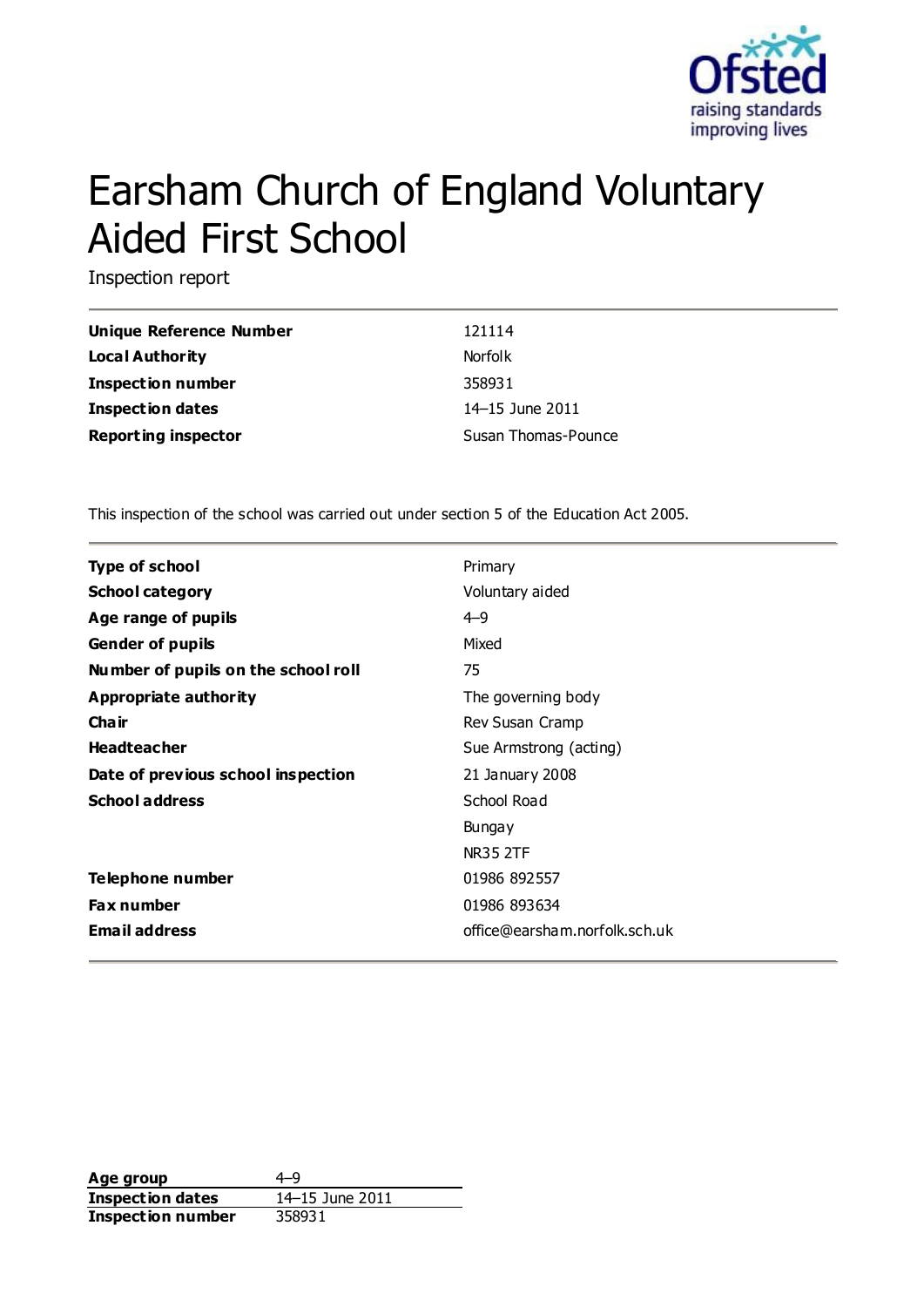The Office for Standards in Education, Children's Services and Skills (Ofsted) regulates and inspects to achieve excellence in the care of children and young people, and in education and skills for learners of all ages. It regulates and inspects childcare and children's social care, and inspects the Children and Family Court Advisory Support Service (Cafcass), schools, colleges, initial teacher training, work-based learning and skills training, adult and community learning, and education and training in prisons and other secure establishments. It assesses council children's services, and inspects services for looked after children, safeguarding and child protection.

Further copies of this report are obtainable from the school. Under the Education Act 2005, the school must provide a copy of this report free of charge to certain categories of people. A charge not exceeding the full cost of reproduction may be made for any other copies supplied.

If you would like a copy of this document in a different format, such as large print or Braille, please telephone 0300 123 4234, or email **[enquiries@ofsted.gov.uk](mailto:enquiries@ofsted.gov.uk)**.

You may copy all or parts of this document for non-commercial educational purposes, as long as you give details of the source and date of publication and do not alter the documentation in any way.

To receive regular email alerts about new publications, including survey reports and school inspection reports, please visit our website and go to 'Subscribe'.

Royal Exchange Buildings St Ann's Square Manchester M2 7LA T: 0300 123 4234 Textphone: 0161 618 8524 E: **[enquiries@ofsted.gov.uk](mailto:enquiries@ofsted.gov.uk)**

W: **[www.ofsted.gov.uk](http://www.ofsted.gov.uk/)**

© Crown copyright 2011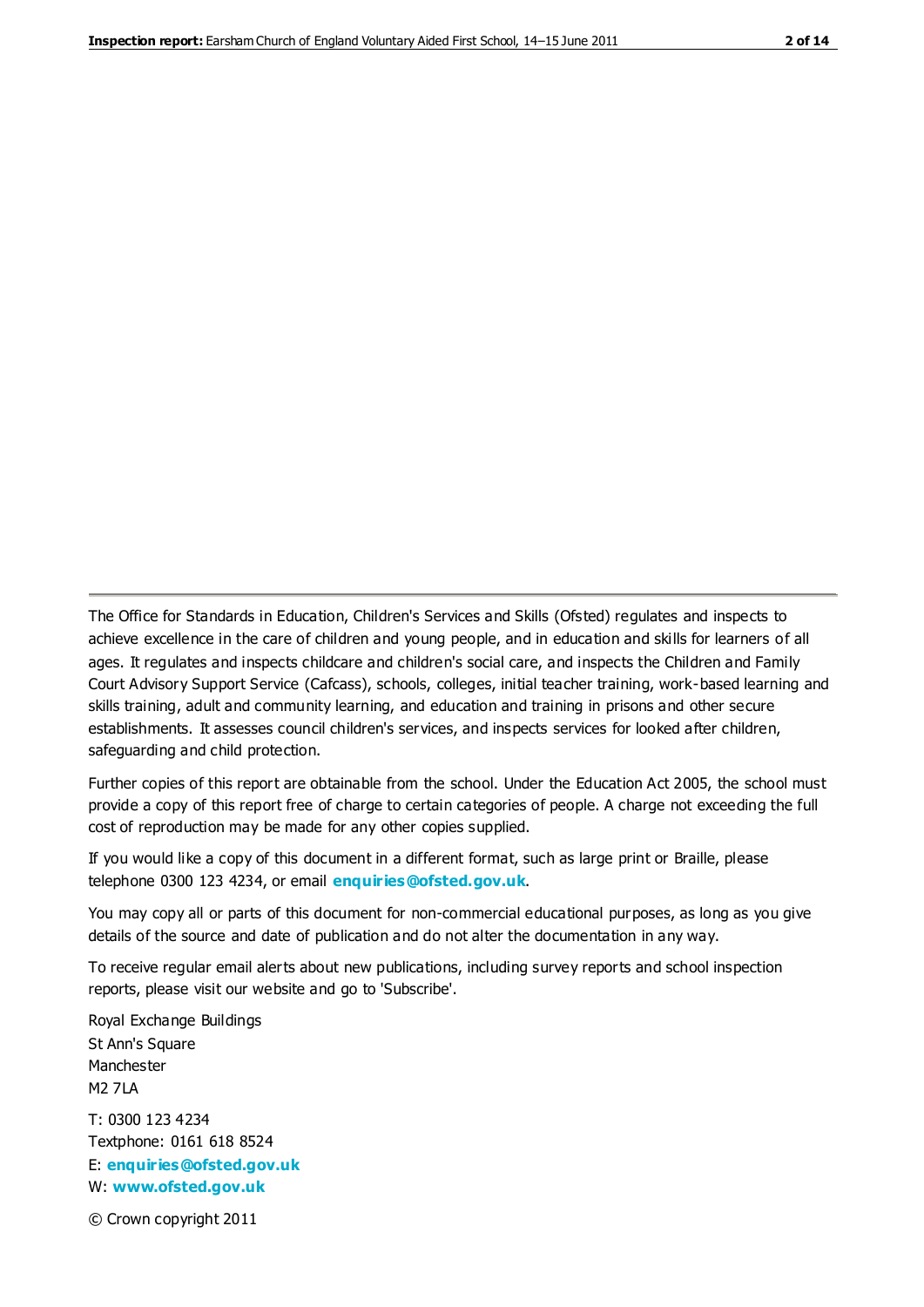# **Introduction**

This inspection was carried out by two additional inspectors. They observed three teachers teaching seven lessons and held meetings with groups of pupils, governors and staff. They observed the school's work, and looked at samples of pupils' work, planning for learning and development, and tracking of pupils' progress. Inspectors also looked at records of the school's monitoring of teaching and learning, minutes of governing body meetings, reports from the School's Improvement Partner and a range of policies relating to the safety, care and well-being of pupils. They analysed the responses from 62 parent and carer questionnaires as well as those from staff and pupils.

The inspection team reviewed many aspects of the school's work. It looked in detail at a number of key areas.

- The impact of all leaders, including the governing body, on driving improvement in teaching, learning and pupils' progress.
- The pupils' awareness of the cultures and traditions of people from different backgrounds.
- $\blacksquare$  How effectively the curriculum contributes to pupils' enjoyment and their key skills across different subject areas.

# **Information about the school**

This smaller than an average sized first school will become a full primary school, taking pupils up to Year 6, from September 2012. Pupils now in Year 4 will remain in the school rather than transferring to the middle school. Since the previous inspection the school has moved into purpose-built accommodation. Pupils are taught in three mixed-age classes. Almost all pupils are of White British heritage and none is in the early stages of learning to speak English. The proportion of pupils known to be eligible for free school meals is smaller than in most other schools. The percentage of pupils with special educational needs and/or disabilities is similar to other schools although the proportion with a statement of special educational needs is higher than average. The pupils' needs cover a wide range, including physical disability, autistic spectrum disorder, specific learning difficulties and those associated with speech, language and communication needs. The school has gained Healthy School status and the Activemark award. The acting headteacher took up post in the spring term 2011.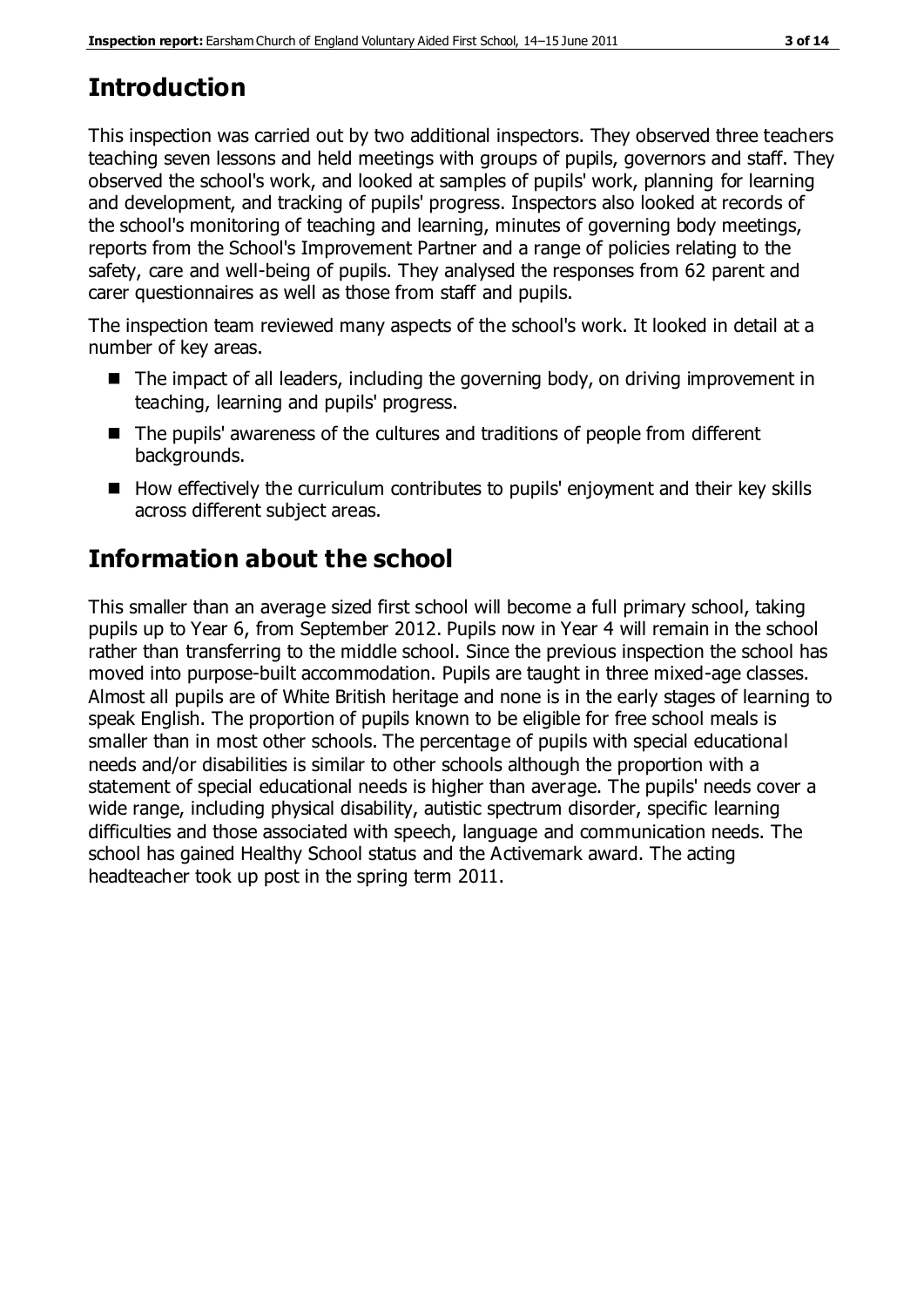**Inspection grades: 1 is outstanding, 2 is good, 3 is satisfactory, and 4 is inadequate** Please turn to the glossary for a description of the grades and inspection terms

# **Inspection judgements**

#### **Overall effectiveness: how good is the school? 2**

#### **The school's capacity for sustained improvement 2**

## **Main findings**

This is a good school where pupils make good progress in every year group and reach above average attainment by the end of Year 2. This good attainment is maintained in the Key Stage 2 class. All pupils are known exceptionally well and every effort is made to ensure they make the most of their time in school. Careful identification of pupils' learning needs, high quality targeted interventions, including one-to-one support where needed, and use of the well deployed, skilled higher level teaching assistants ensure that pupils' special educational needs are met well. As a result, such pupils also make good and sometimes outstanding progress and attain close to national averages. The school engages well with parents and carers who, with pupils and staff, are all most positive about the school. Pupils gain well in all areas of personal development. This is reflected in their good behaviour and good understanding of how to keep safe. A few aspects of personal development are outstanding. These are that pupils have an excellent understanding of what it means to have a healthy lifestyle and they make an outstanding contribution to both their own and the wider community. These first-rate outcomes are underpinned by excellent care, guidance and support. The pupils' good attitudes to work, good basic skills and above-average attendance ensure they are prepared well for the future.

Teaching is good and pupils respond well to the wide variety of learning opportunities provided by the good curriculum. Teachers generally make good use of assessment information, but the use of individual targets for improvement is not consistent across the school. Although books are marked regularly, the teachers' written comments do not always clearly explain how pupils' work could be improved. The analysis of data has considerably improved since the previous inspection and is now used well to identify underperformance so that timely support can be provided.

The school has strengthened leadership at all levels since the last inspection and this has helped to ensure a seamless transition between headteachers. The curriculum is much improved because topic work now takes more account of pupils' interests and what they already know. This has helped to make learning more purposeful. There is a real sense of the staff working towards a common goal of improvement and wanting the best experience for the pupils. The school works extremely well in partnership with others to achieve this, adding interest and challenge to the pupils' activities. Leaders and the effective governing body have an accurate and realistic view of the school's strengths and weaknesses, based on thorough analysis of its performance. The school has a good track record of including all learners, dismantling barriers and ensuring better progress for all pupils. This, and the ambition of the cohesive staff team under the very capable leadership of the acting headteacher, coupled with the deeply committed governing body, gives the school a good capacity to improve further.

| $\overline{\mathbf{2}}$ |  |
|-------------------------|--|
|                         |  |
| - 1                     |  |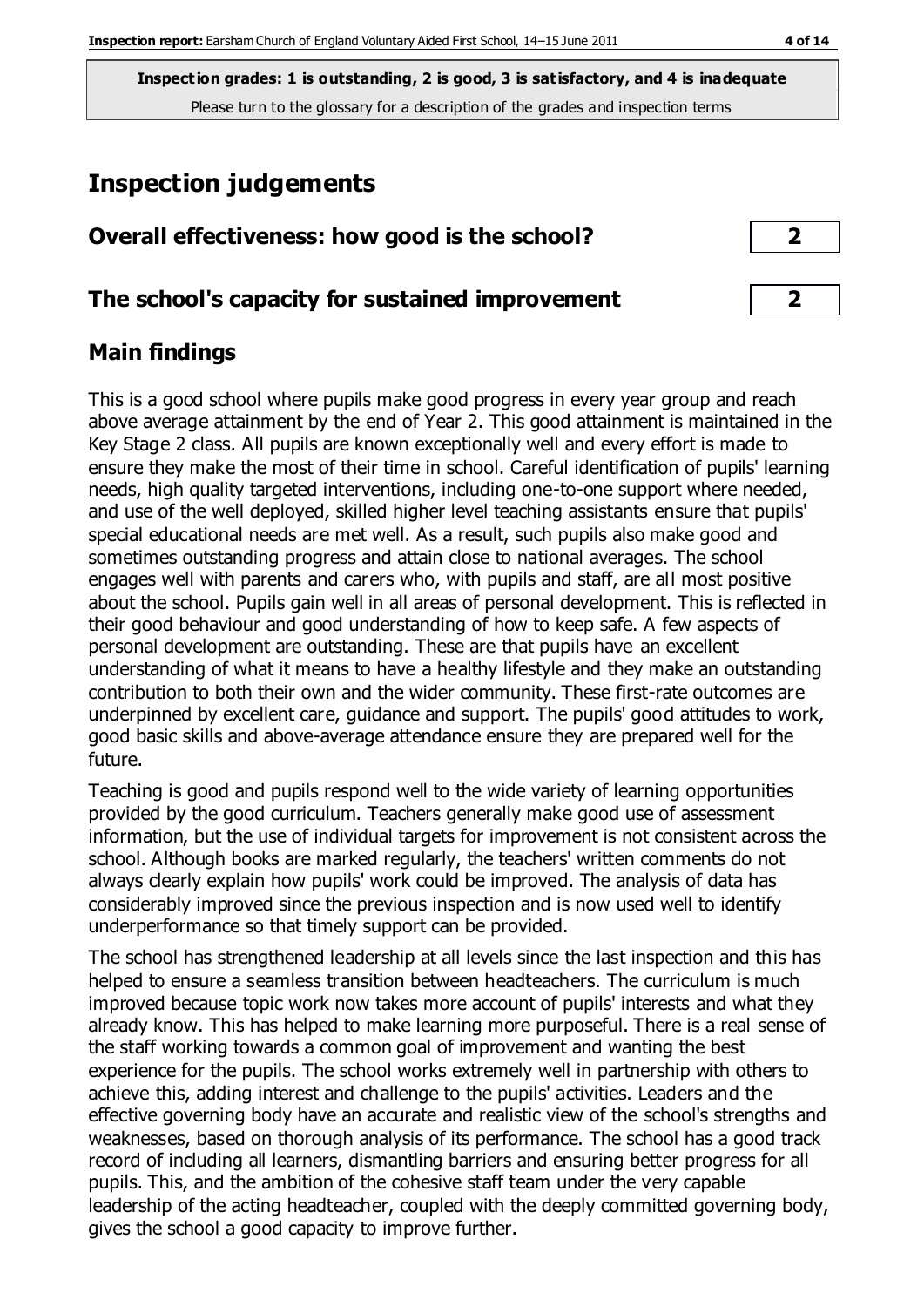**Inspection grades: 1 is outstanding, 2 is good, 3 is satisfactory, and 4 is inadequate** Please turn to the glossary for a description of the grades and inspection terms

#### **What does the school need to do to improve further?**

- **Further raise attainment by:** 
	- $=$  ensuring that teachers' marking consistently gives pupils a clear idea of what they need to do to improve their work
	- using pupils' individual learning targets consistently and effectively so that pupils always have a clear idea of how to achieve them.

#### **Outcomes for individuals and groups of pupils 2**

Attainment on entry varies from year to year. It is generally below that typically found in the aspects of communication, language and literacy that relate to early reading and writing. Children are given a good start in the Early Years Foundation Stage and this is built on well in the rest of the school. Inspection evidence and the school's assessment data show that pupils make good progress throughout their time in the school and by the age of seven their attainment is above average with many reaching the highest levels. These standards are maintained in Years 3 and 4.

Pupils say they enjoy school. This is reflected in their above average attendance. They pay attention to the teacher, show good levels of concentration and carry out work individually or with a partner sensibly. When participating in a discussion with the whole class they willingly volunteer answers to the teacher's questions. In a good literacy lesson, for example, they were all keen to share their experience of the trip they had made during the inspection to a local aviation museum. These older pupils made good progress and achieved well because the lesson engaged their interest and work was pitched well to the different levels at which pupils were working. Pupils talk with great enthusiasm about the work they do in school, but are less confident when asked about what targets they have in order to help them improve further.

Pupils make a very strong contribution to the running of the school. They are extremely proud that they helped design their new school building. In the local and wider community, their wide-ranging contribution includes singing or dancing at village functions, regularly participating in supporting a local home for the elderly, raising money for a variety of charities and designing a new playground in the village. They maintain very strong links with the local church and much of their work is on display there. Pupils have a clear understanding of the spiritual, moral, social and cultural aspects of life. They know right from wrong and play happily together. Pupils know and understand the important factors which affect health and respond extremely well to the health promotion strategies which have earned the school the Healthy School status. The wide range of physical play equipment at break times and the daily 'Wake up and Shake up' add to their good physical development and their enjoyment. They learn about aspects of other cultures and major world religions and this helps them to understand the world around them.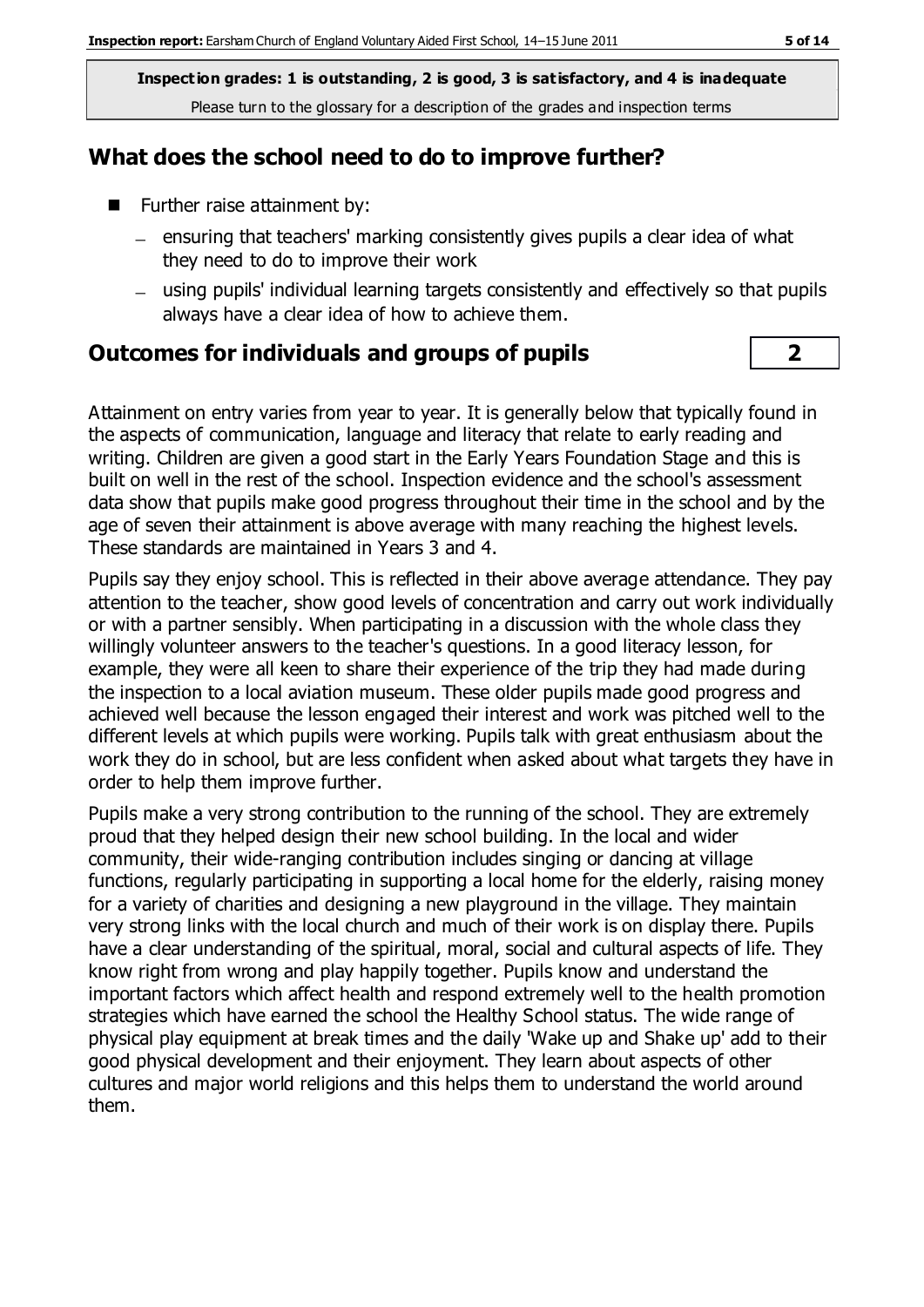Please turn to the glossary for a description of the grades and inspection terms

#### These are the grades for pupils' outcomes

| Pupils' achievement and the extent to which they enjoy their learning                                                     | $\overline{2}$ |
|---------------------------------------------------------------------------------------------------------------------------|----------------|
| Taking into account:<br>Pupils' attainment <sup>1</sup>                                                                   | 2              |
| The quality of pupils' learning and their progress                                                                        | $\mathcal{P}$  |
| The quality of learning for pupils with special educational needs and/or disabilities<br>and their progress               | $\mathcal{P}$  |
| The extent to which pupils feel safe                                                                                      | $\mathbf{2}$   |
| Pupils' behaviour                                                                                                         | 2              |
| The extent to which pupils adopt healthy lifestyles                                                                       | 1              |
| The extent to which pupils contribute to the school and wider community                                                   | 1              |
| The extent to which pupils develop workplace and other skills that will contribute to<br>their future economic well-being | $\overline{2}$ |
| Taking into account:<br>Pupils' attendance <sup>1</sup>                                                                   | $\mathcal{P}$  |
| The extent of pupils' spiritual, moral, social and cultural development                                                   | 2              |

<sup>1</sup> The grades for attainment and attendance are: 1 is high; 2 is above average; 3 is broadly average; and 4 is low

## **How effective is the provision?**

Teachers enjoy good relationships with the pupils and know how to get the best out of them. Planning for different abilities is typically good and matches the needs of the different pupils. Teachers use discussion and questioning well to promote better understanding. When pupils are asked to talk with each other there is a buzz of activity. Teaching assistants work as a strong team to support colleagues and they lead small groups confidently. While there are some good examples of teachers involving pupils in setting their individual targets, they are not always used effectively enough to boost pupils' learning. Teachers' marking of pupils' work is generally constructive in helping pupils know how to improve their work, but this too is not consistent across the school.

The curriculum is planned well and closely monitored to ensure it provides pupils with plenty of exciting learning opportunities. There are some excellent links between subjects. Provision in literacy and numeracy is good and the school focuses well on promoting pupils' personal, social and health education. Because the curriculum is developed to provide activities at different levels, pupils with different abilities all participate well. Particularly strong partnerships with local schools enable the best use to be made of expertise and resources, such as those to support sports development and scientific enquiry and experiments. The good range of extra-curricular clubs and educational visits is particularly impressive for such a small school. These enhance pupils' enjoyment and experience of school and help them find new interests and talents.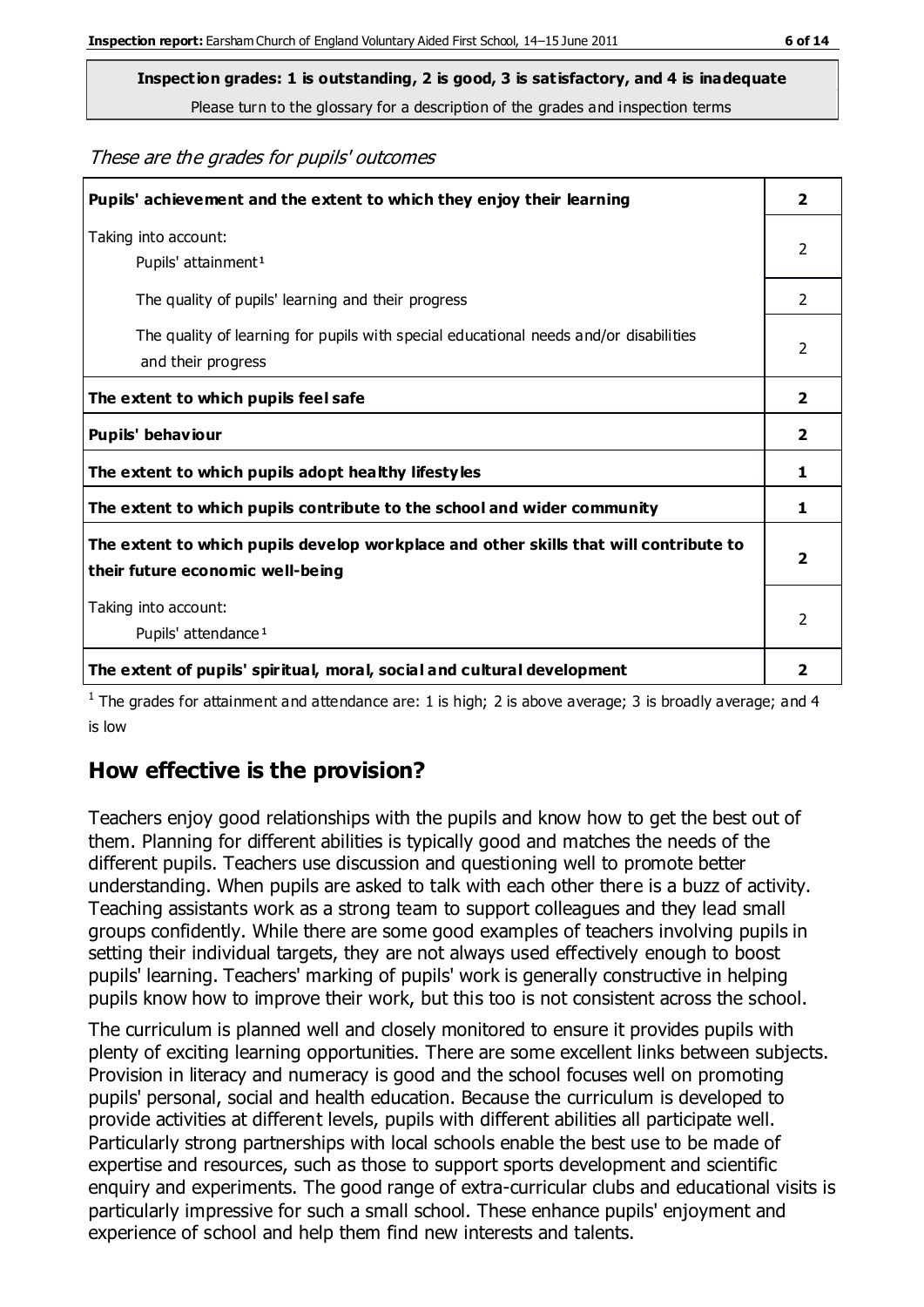#### **Inspection grades: 1 is outstanding, 2 is good, 3 is satisfactory, and 4 is inadequate** Please turn to the glossary for a description of the grades and inspection terms

The school's excellent and well-organised arrangements for the care, guidance and support of all pupils, including those with special education needs and/or disabilities, contribute to their good development and well-being and support their learning very well. The school puts enormous effort into ensuring a welcoming and trusting environment; consequently pupils are secure, safe and very well looked after. Staff make the most of the school's small size by getting to know pupils and their families extremely well. Their consistently pleasant, encouraging and approachable style explains much of the happiness and sense of security that pupils display. The school successfully secures support from other agencies, when necessary, to make certain that the needs of the few pupils who may face particular challenges in their lives are met well.

|  | These are the grades for the quality of provision |  |
|--|---------------------------------------------------|--|
|  |                                                   |  |

| The quality of teaching                                                                                    |  |
|------------------------------------------------------------------------------------------------------------|--|
| Taking into account:<br>The use of assessment to support learning                                          |  |
| The extent to which the curriculum meets pupils' needs, including, where relevant,<br>through partnerships |  |
| The effectiveness of care, guidance and support                                                            |  |

#### **How effective are leadership and management?**

The acting headteacher leads by example, interacting very effectively with pupils, staff, and parents and carers, and also teaching successfully. She provides good leadership for the school and is very highly regarded by staff, parents and carers alike. Subject leadership is well established and effective so that all staff have a stake in, and are ambitious and accountable for, the development of the school. Plans for further improvement address the right priorities.

The governing body is well informed and provides constructive and decisive support. This helps the school to make changes efficiently and to maintain the momentum of good improvement. The governing body was particularly effective in steering the school through the rebuilding and changes of leadership. Safeguarding procedures fully meet current requirements and follow recommended good practice. Pupils' safety is given a high priority and this is reflected in every aspect of school life. Equality of opportunity is promoted well, for example by ensuring that provision meets the learning needs of all so that there are no significant differences in the progress of different groups. Excellent partnerships with local schools and community organisations allow pupils to enjoy a range of experiences that the school alone cannot provide. These partnerships also support the personal development and well-being of pupils very effectively.

The school is a harmonious place and leaders promote community cohesion well. There is a wide range of effective programmes for outreach locally. Pupils' understanding of the global diversity of communities is developed well, including through assemblies and theme-days such as 'Our World Festival'. The school has clear plans to widen pupils' understanding further. The school makes good use of all its resources, particularly in its deployment and use of support staff, and so provides good value for money.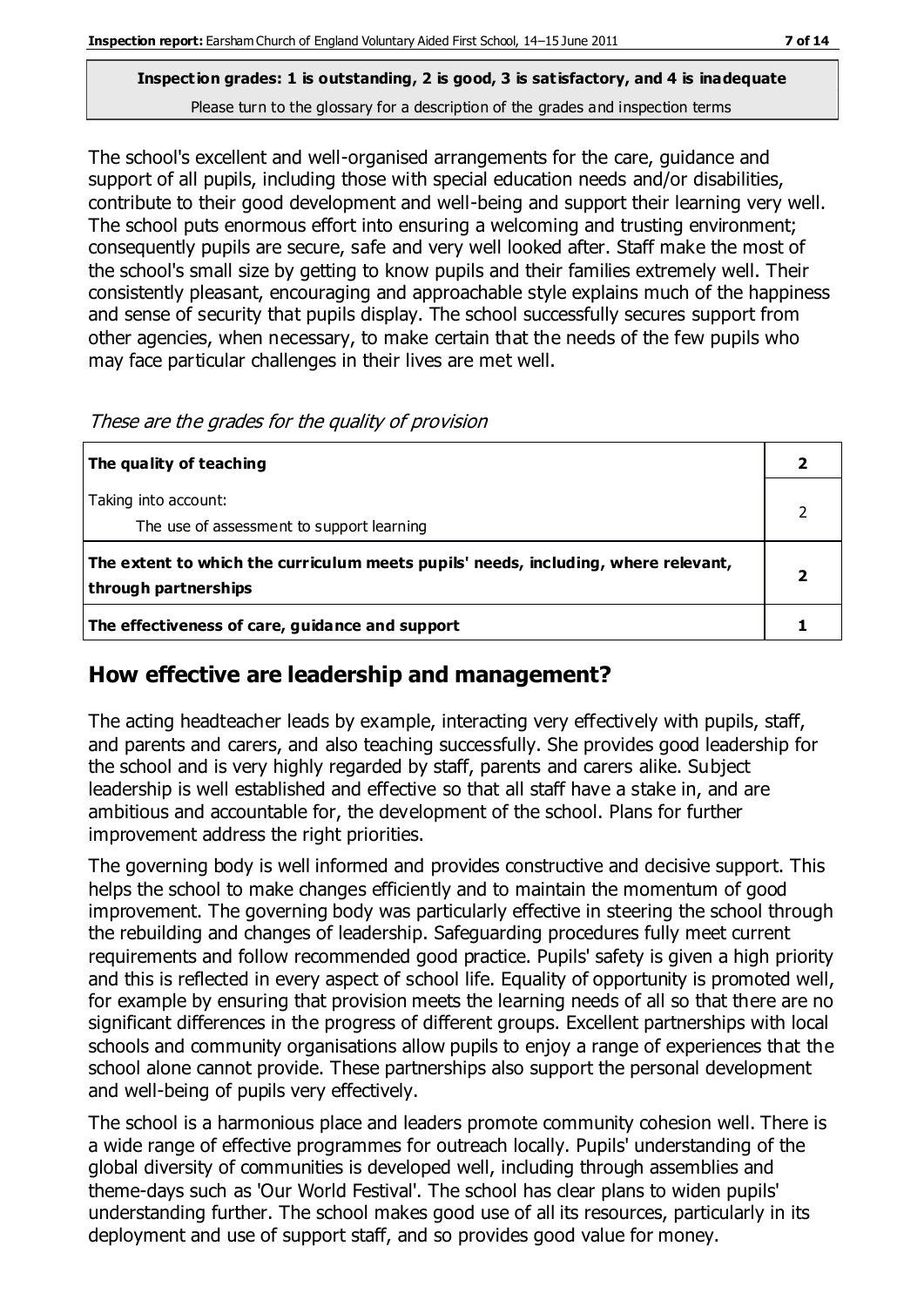Please turn to the glossary for a description of the grades and inspection terms

| The effectiveness of leadership and management in embedding ambition and driving<br>improvement                                                                  | $\overline{2}$ |
|------------------------------------------------------------------------------------------------------------------------------------------------------------------|----------------|
| Taking into account:<br>The leadership and management of teaching and learning                                                                                   | 2              |
| The effectiveness of the governing body in challenging and supporting the<br>school so that weaknesses are tackled decisively and statutory responsibilities met | $\overline{2}$ |
| The effectiveness of the school's engagement with parents and carers                                                                                             | $\overline{2}$ |
| The effectiveness of partnerships in promoting learning and well-being                                                                                           | 1              |
| The effectiveness with which the school promotes equality of opportunity and tackles<br>discrimination                                                           | $\overline{2}$ |
| The effectiveness of safeguarding procedures                                                                                                                     | $\overline{2}$ |
| The effectiveness with which the school promotes community cohesion                                                                                              |                |
| The effectiveness with which the school deploys resources to achieve value for money                                                                             | 2              |

These are the grades for leadership and management

## **Early Years Foundation Stage**

Children in the Early Years Foundation Stage make good progress and achieve well. This is because planning is clear and teaching is focused well so that the wide range of activities provided captures children's interests and helps them play and learn together well. In a good lesson involving guided choice, children enjoyed the range of activities relating to Jack and the Beanstalk. They made good progress as they planned a route for Jack to reach the giant's castle and talked excitedly about the plants they were growing. Staff encouraged children's vocabulary well by listening, commenting and questioning the children. The children interacted well in pairs and small groups so their social and personal skills were developed very well. Adults make frequent observations of children's progress and these are incorporated into each child's 'Learning Journey'. Parents and carers also contribute to these, providing a shared understanding of the key achievements both at home and at school. Partnerships and communication with parents and carers are good, as evidenced in inspection questionnaires and the school's own survey of their views. The Early Years Foundation Stage is well managed because it is successfully incorporated in to the Key Stage 1 class. The use of systems for tracking children's progress so that attainment over time can be evaluated more easily is relatively underdeveloped and has righty been identified as a priority for next year.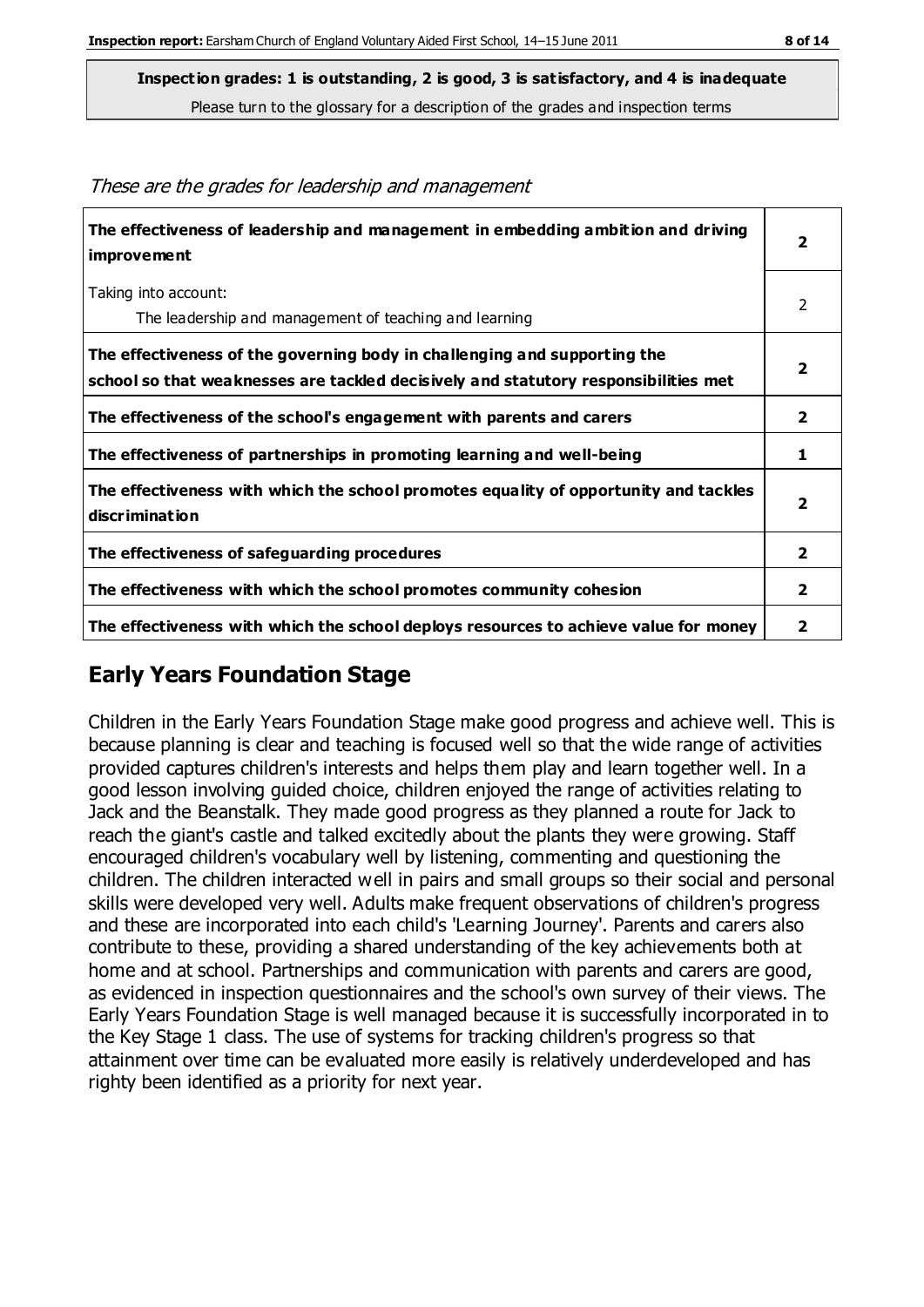**Inspection grades: 1 is outstanding, 2 is good, 3 is satisfactory, and 4 is inadequate**

Please turn to the glossary for a description of the grades and inspection terms

These are the grades for the Early Years Foundation Stage

| <b>Overall effectiveness of the Early Years Foundation Stage</b>                      |  |
|---------------------------------------------------------------------------------------|--|
| Taking into account:<br>Outcomes for children in the Early Years Foundation Stage     |  |
| The quality of provision in the Early Years Foundation Stage                          |  |
| The effectiveness of leadership and management of the Early Years Foundation<br>Stage |  |

## **Views of parents and carers**

The response to the questionnaire was high. All parents and carers who responded said their children were happy at school and kept safe. Most feel that this is a friendly, welcoming and well-led school with very approachable members of staff. A very large majority of parents and carers think their child is making good progress and they are helped to support their children's learning. One wrote, 'We have been very pleased with how nurturing and caring the school is about each and every pupil. They make everyone feel welcome and special. Our daughter has really flourished in the wonderful environment that they provide.' Very few expressed concerns; these followed no particular pattern and none were supported by inspection findings.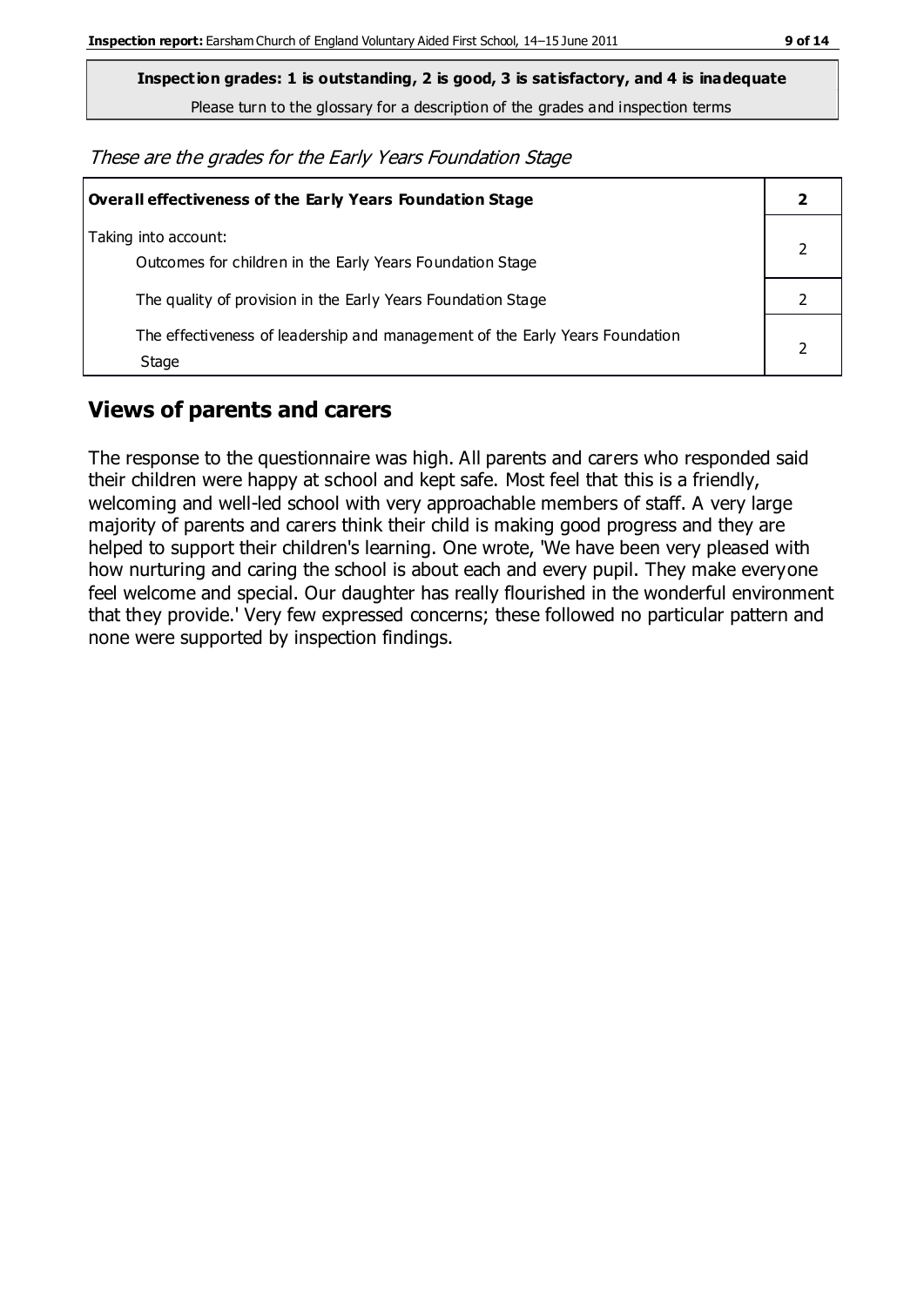#### **Responses from parents and carers to Ofsted's questionnaire**

Ofsted invited all the registered parents and carers of pupils registered at Earsham Church of England Voluntary Aided First School to complete a questionnaire about their views of the school.

In the questionnaire, parents and carers were asked to record how strongly they agreed with 13 statements about the school. The inspection team received 62 completed questionnaires by the end of the on-site inspection. In total, there are 75 pupils registered at the school.

| <b>Statements</b>                                                                                                                                                                                                                                       | <b>Strongly</b><br>agree |               | <b>Agree</b> |               | <b>Disagree</b> |                | <b>Strongly</b><br>disagree |                |
|---------------------------------------------------------------------------------------------------------------------------------------------------------------------------------------------------------------------------------------------------------|--------------------------|---------------|--------------|---------------|-----------------|----------------|-----------------------------|----------------|
|                                                                                                                                                                                                                                                         | <b>Total</b>             | $\frac{0}{0}$ | <b>Total</b> | $\frac{0}{0}$ | <b>Total</b>    | $\frac{0}{0}$  | <b>Total</b>                | $\frac{0}{0}$  |
| My child enjoys school                                                                                                                                                                                                                                  | 47                       | 76            | 14           | 23            | 0               | $\mathbf 0$    | 0                           | $\mathbf 0$    |
| The school keeps my child<br>safe                                                                                                                                                                                                                       | 50                       | 81            | 12           | 19            | 0               | 0              | 0                           | $\pmb{0}$      |
| My school informs me about<br>my child's progress                                                                                                                                                                                                       | 41                       | 66            | 18           | 29            | $\overline{2}$  | 3              | $\mathbf{1}$                | $\overline{2}$ |
| My child is making enough<br>progress at this school                                                                                                                                                                                                    | 36                       | 58            | 24           | 39            | $\overline{2}$  | 3              | 0                           | $\mathbf 0$    |
| The teaching is good at this<br>school                                                                                                                                                                                                                  | 46                       | 74            | 15           | 24            | $\mathbf{1}$    | $\overline{2}$ | 0                           | $\mathbf 0$    |
| The school helps me to<br>support my child's learning                                                                                                                                                                                                   | 46                       | 74            | 13           | 21            | 3               | 5              | $\mathbf 0$                 | $\mathbf 0$    |
| The school helps my child to<br>have a healthy lifestyle                                                                                                                                                                                                | 42                       | 68            | 17           | 27            | $\overline{2}$  | 3              | 0                           | $\mathbf 0$    |
| The school makes sure that<br>my child is well prepared for<br>the future (for example<br>changing year group,<br>changing school, and for<br>children who are finishing<br>school, entering further or<br>higher education, or entering<br>employment) | 39                       | 63            | 16           | 26            | $\mathbf{1}$    | $\overline{2}$ | $\mathbf{1}$                | $\overline{2}$ |
| The school meets my child's<br>particular needs                                                                                                                                                                                                         | 39                       | 63            | 21           | 34            | $\mathbf{1}$    | $\overline{2}$ | $\mathbf{0}$                | $\mathbf 0$    |
| The school deals effectively<br>with unacceptable behaviour                                                                                                                                                                                             | 40                       | 65            | 16           | 26            | $\mathbf{1}$    | $\overline{2}$ | 1                           | $\overline{2}$ |
| The school takes account of<br>my suggestions and concerns                                                                                                                                                                                              | 39                       | 63            | 16           | 26            | $\overline{2}$  | 3              | 0                           | 0              |
| The school is led and<br>managed effectively                                                                                                                                                                                                            | 43                       | 69            | 15           | 24            | $\mathbf{1}$    | $\overline{2}$ | $\mathbf 0$                 | $\mathbf 0$    |
| Overall, I am happy with my<br>child's experience at this<br>school                                                                                                                                                                                     | 47                       | 76            | 14           | 23            | $\mathbf{1}$    | $\overline{2}$ | $\mathbf 0$                 | $\pmb{0}$      |

The table above summarises the responses that parents and carers made to each statement. The percentages indicate the proportion of parents and carers giving that response out of the total number of completed questionnaires. Where one or more parents and carers chose not to answer a particular question, the percentages will not add up to 100%.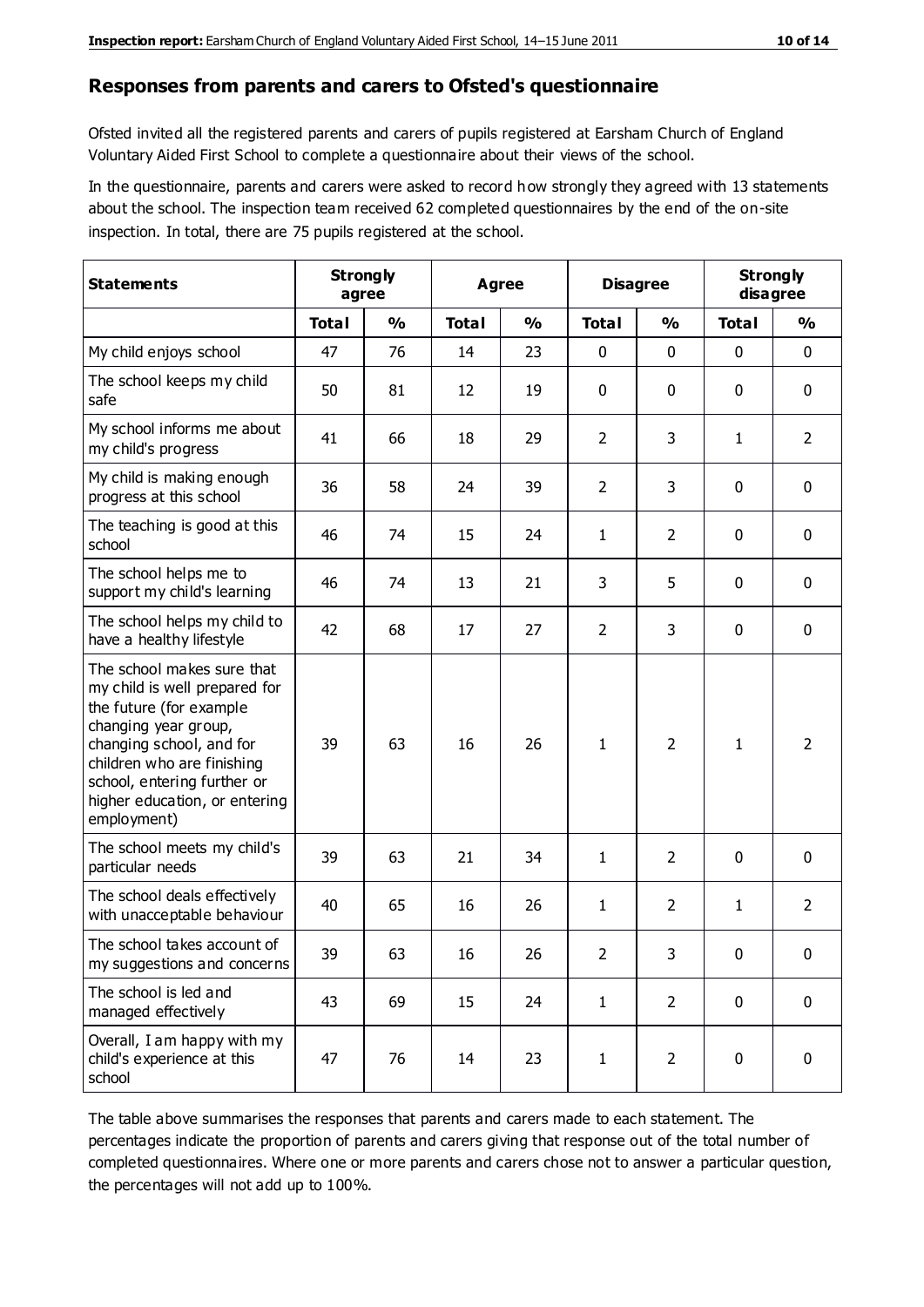## **Glossary**

| Grade   | <b>Judgement</b> | <b>Description</b>                                                                                                                                                                                                            |
|---------|------------------|-------------------------------------------------------------------------------------------------------------------------------------------------------------------------------------------------------------------------------|
| Grade 1 | Outstanding      | These features are highly effective. An outstanding school<br>provides exceptionally well for all its pupils' needs.                                                                                                          |
| Grade 2 | Good             | These are very positive features of a school. A school that<br>is good is serving its pupils well.                                                                                                                            |
| Grade 3 | Satisfactory     | These features are of reasonable quality. A satisfactory<br>school is providing adequately for its pupils.                                                                                                                    |
| Grade 4 | Inadequate       | These features are not of an acceptable standard. An<br>inadequate school needs to make significant improvement<br>in order to meet the needs of its pupils. Ofsted inspectors<br>will make further visits until it improves. |

#### **What inspection judgements mean**

#### **Overall effectiveness of schools**

|                       | Overall effectiveness judgement (percentage of schools) |      |                     |                   |
|-----------------------|---------------------------------------------------------|------|---------------------|-------------------|
| <b>Type of school</b> | <b>Outstanding</b>                                      | Good | <b>Satisfactory</b> | <b>Inadequate</b> |
| Nursery schools       | 46                                                      | 48   | 6                   |                   |
| Primary schools       | 6                                                       | 47   | 40                  | 7                 |
| Secondary schools     | 12                                                      | 39   | 38                  | 11                |
| Sixth forms           | 13                                                      | 42   | 41                  | 3                 |
| Special schools       | 28                                                      | 49   | 19                  | 4                 |
| Pupil referral units  | 14                                                      | 45   | 31                  | 10                |
| All schools           | 10                                                      | 46   | 37                  |                   |

New school inspection arrangements were introduced on 1 September 2009. This means that inspectors now make some additional judgements that were not made previously.

The data in the table above are for the period 1 September 2010 to 31 December 2010 and are consistent with the latest published official statistics about maintained school inspection outcomes (see **[www.ofsted.gov.uk](http://www.ofsted.gov.uk/)**).

The sample of schools inspected during 2010/11 was not representative of all schools nationally, as weaker schools are inspected more frequently than good or outstanding schools.

Percentages are rounded and do not always add exactly to 100.

Sixth form figures reflect the judgements made for the overall effectiveness of the sixth form in secondary schools, special schools and pupil referral units.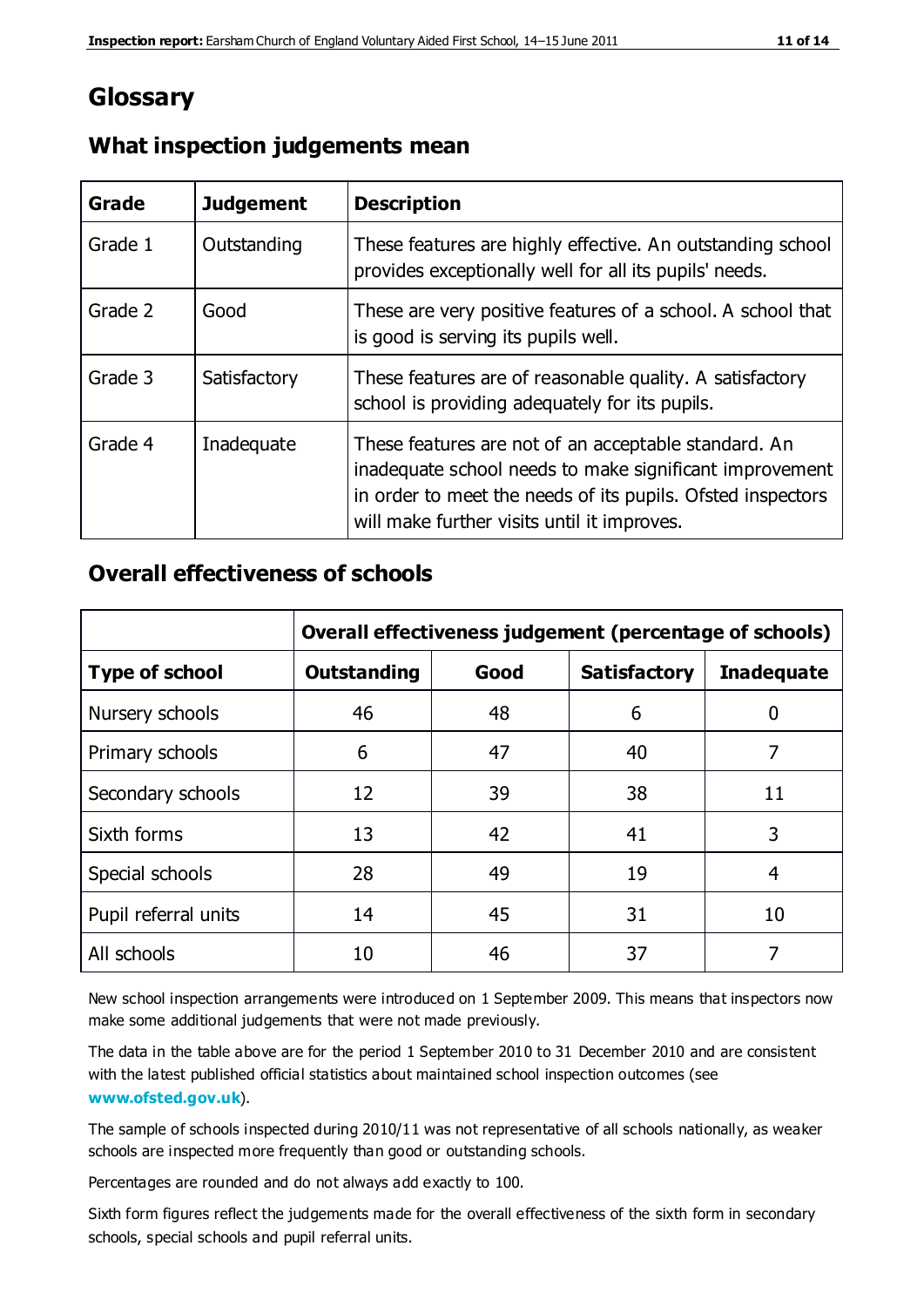# **Common terminology used by inspectors**

| Achievement:               | the progress and success of a pupil in their learning,<br>development or training.                                                                                                                                                          |  |  |
|----------------------------|---------------------------------------------------------------------------------------------------------------------------------------------------------------------------------------------------------------------------------------------|--|--|
| Attainment:                | the standard of the pupils' work shown by test and<br>examination results and in lessons.                                                                                                                                                   |  |  |
| Capacity to improve:       | the proven ability of the school to continue<br>improving. Inspectors base this judgement on what<br>the school has accomplished so far and on the quality<br>of its systems to maintain improvement.                                       |  |  |
| Leadership and management: | the contribution of all the staff with responsibilities,<br>not just the headteacher, to identifying priorities,<br>directing and motivating staff and running the school.                                                                  |  |  |
| Learning:                  | how well pupils acquire knowledge, develop their<br>understanding, learn and practise skills and are<br>developing their competence as learners.                                                                                            |  |  |
| Overall effectiveness:     | inspectors form a judgement on a school's overall<br>effectiveness based on the findings from their<br>inspection of the school. The following judgements,<br>in particular, influence what the overall effectiveness<br>judgement will be. |  |  |
|                            | The school's capacity for sustained<br>improvement.                                                                                                                                                                                         |  |  |
|                            | Outcomes for individuals and groups of pupils.                                                                                                                                                                                              |  |  |
|                            | The quality of teaching.                                                                                                                                                                                                                    |  |  |
|                            | The extent to which the curriculum meets<br>pupils' needs, including, where relevant,<br>through partnerships.                                                                                                                              |  |  |
|                            | The effectiveness of care, guidance and<br>support.                                                                                                                                                                                         |  |  |
| Progress:                  | the rate at which pupils are learning in lessons and<br>over longer periods of time. It is often measured by<br>comparing the pupils' attainment at the end of a key                                                                        |  |  |

stage with their attainment when they started.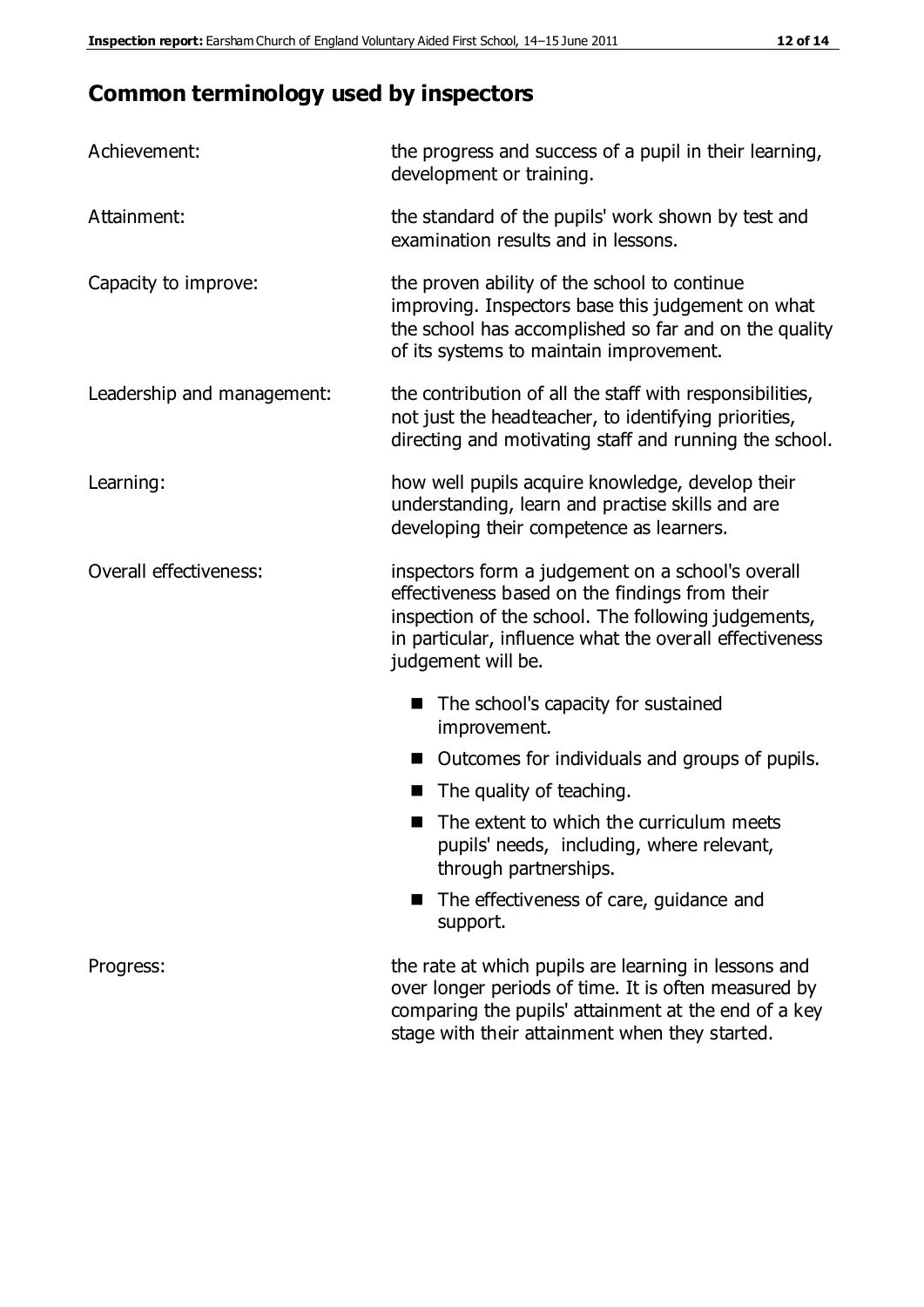#### **This letter is provided for the school, parents and carers to share with their children. It describes Ofsted's main findings from the inspection of their school.**

16 June 2011

#### Dear Pupils

#### **Inspection of Earsham Church of England Voluntary Aided First School, Bungay NR35 2TF**

It was lovely to meet you and talk with you when my colleague and I inspected your school recently. Thank you for being so welcoming and for sharing your work with us. You are rightly proud of your new school building, which you helped to design. I know how much you all enjoy working in the garden, sowing and growing vegetables and flowers. The perfume from the sweet peas growing outside each of your classrooms was just wonderful.

Like you and your parents and carers, we have judged Earsham to be a good school. It is led and managed well. You are extremely well cared for and supported so you develop very well as individuals. The curriculum is good and so is the teaching, so you learn well. Your behaviour is good and the very young children do well because of all that the school provides.

Every school has things it would like to do better and I have found that there are two things the school needs to do. I have asked the teachers to involve you more in planning targets to help you improve your work. I have also asked them to give you a clearer idea of what you need to do to improve your work when they mark your books. You can help too, by always asking if there is anything you do not understand.

I am glad that you enjoy school and hope you continue to do so. Thank you once again for being so welcoming. I wish you all the best and hope you continue to make the best of your time in this happy, caring school.

Yours sincerely

Susan Thomas-Pounce Lead inspector